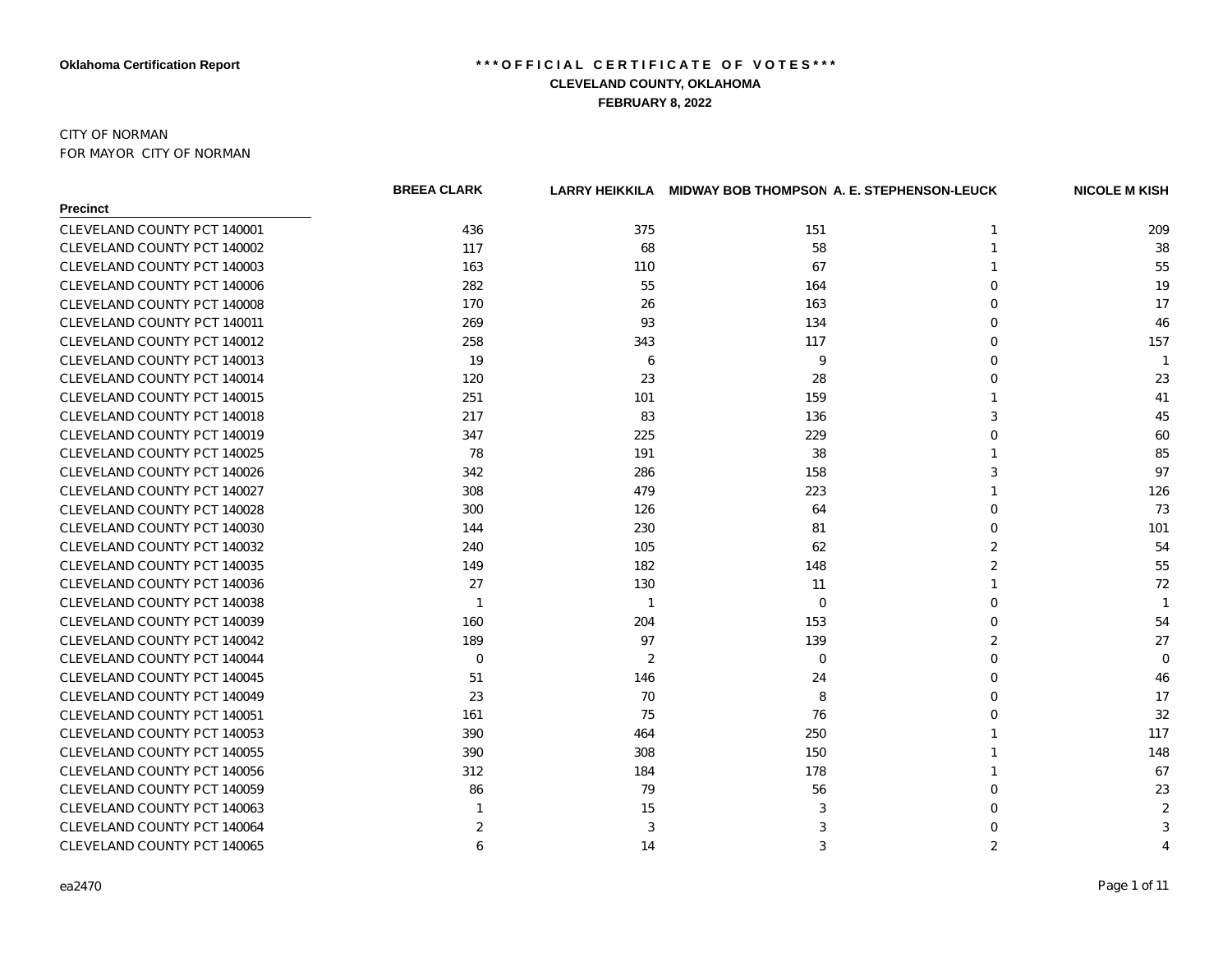#### CITY OF NORMAN FOR MAYOR CITY OF NORMAN

|                             | <b>BREEA CLARK</b> | LARRY HEIKKILA |       | <b>MIDWAY BOB THOMPSON A. E. STEPHENSON-LEUCK</b> | <b>NICOLE M KISH</b> |
|-----------------------------|--------------------|----------------|-------|---------------------------------------------------|----------------------|
| Precinct                    |                    |                |       |                                                   |                      |
| CLEVELAND COUNTY PCT 140067 | 163                | 148            | 59    |                                                   | 68                   |
| CLEVELAND COUNTY PCT 140068 | 266                | 210            | 106   |                                                   | 87                   |
| CLEVELAND COUNTY PCT 140071 | 111                | 112            | 68    |                                                   | 36                   |
| CLEVELAND COUNTY PCT 140073 | 488                | 649            | 233   |                                                   | 270                  |
| CLEVELAND COUNTY PCT 140074 | 133                | 213            | 103   |                                                   | 54                   |
| CLEVELAND COUNTY PCT 140076 | 139                | 172            | 64    |                                                   | 52                   |
| CLEVELAND COUNTY PCT 140077 | 49                 | 35             | 16    |                                                   | 18                   |
| CLEVELAND COUNTY PCT 140078 | $\overline{2}$     |                |       |                                                   | 8                    |
| CLEVELAND COUNTY PCT 140081 | 323                | 244            | 100   |                                                   | 106                  |
| CLEVELAND COUNTY PCT 140082 | 369                | 337            | 151   |                                                   | 136                  |
| CLEVELAND COUNTY PCT 140083 | 55                 | 117            | 38    |                                                   | 27                   |
| CLEVELAND COUNTY PCT 140089 | 10                 |                |       |                                                   |                      |
| CLEVELAND COUNTY PCT 140091 | 24                 | 25             | 13    |                                                   | 11                   |
| CLEVELAND COUNTY PCT 140092 | 2                  |                |       |                                                   |                      |
| CLEVELAND COUNTY PCT 140093 | 91                 | 42             | 71    |                                                   | 26                   |
| CLEVELAND COUNTY PCT 140094 | 57                 | 67             | 23    |                                                   | 26                   |
| Total:                      | 8,291              | 7,282          | 4,297 | 32                                                | 2,841                |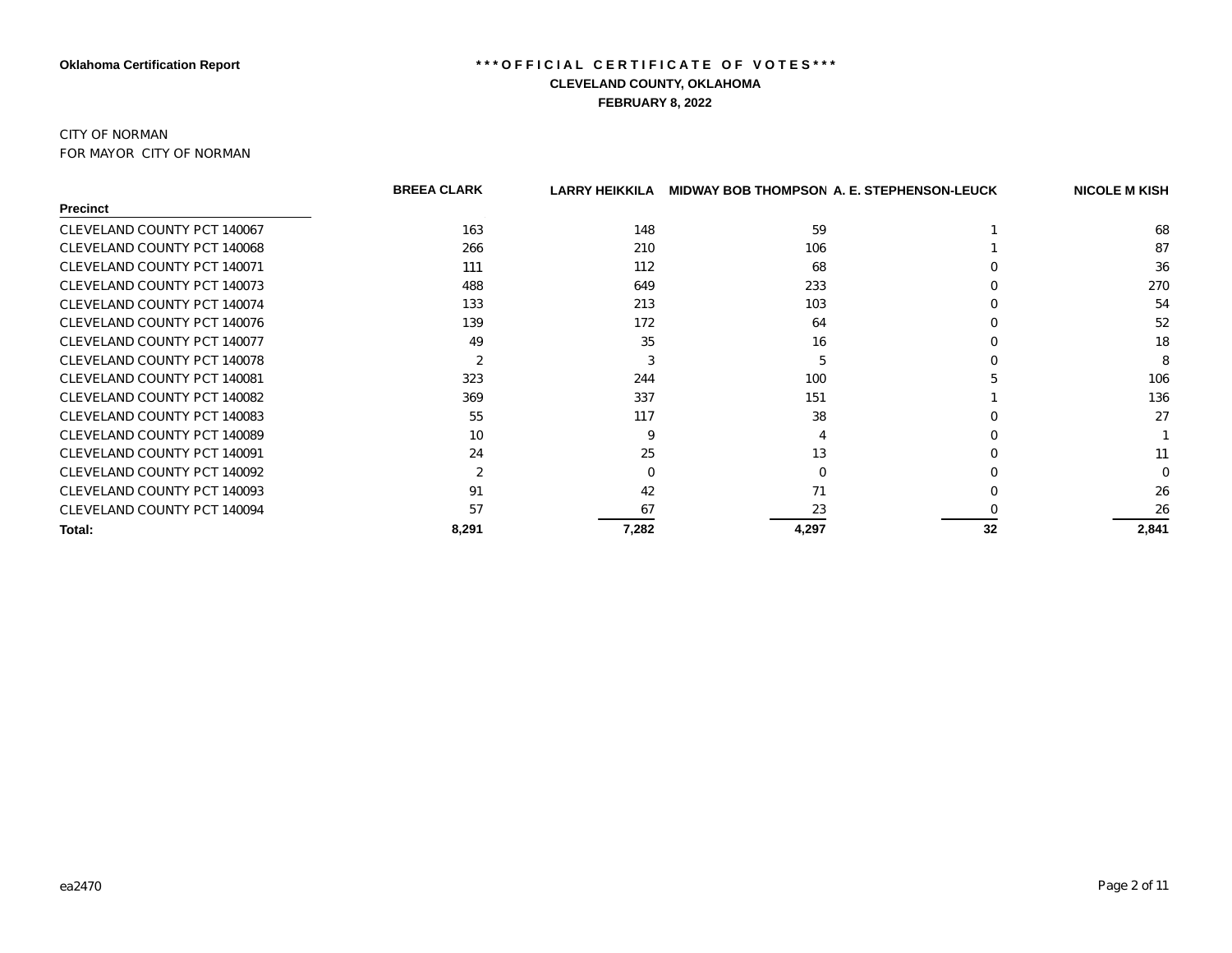# CITY OF NORMAN

FOR COUNCILMEMBER WARD 2 CITY OF NORMAN

|                             | <b>LAUREN SCHUELER</b> | <b>JOHN D. ARGO</b> |
|-----------------------------|------------------------|---------------------|
| <b>Precinct</b>             |                        |                     |
| CLEVELAND COUNTY PCT 140011 | 364                    | 164                 |
| CLEVELAND COUNTY PCT 140019 | 298                    | 182                 |
| CLEVELAND COUNTY PCT 140035 | 237                    | 281                 |
| CLEVELAND COUNTY PCT 140051 | 188                    | 147                 |
| CLEVELAND COUNTY PCT 140056 | 433                    | 285                 |
| CLEVELAND COUNTY PCT 140059 | 134                    | 98                  |
| CLEVELAND COUNTY PCT 140092 |                        | 0                   |
| CLEVELAND COUNTY PCT 140093 | 140                    | 83                  |
| Total:                      | 1.795                  | 1.240               |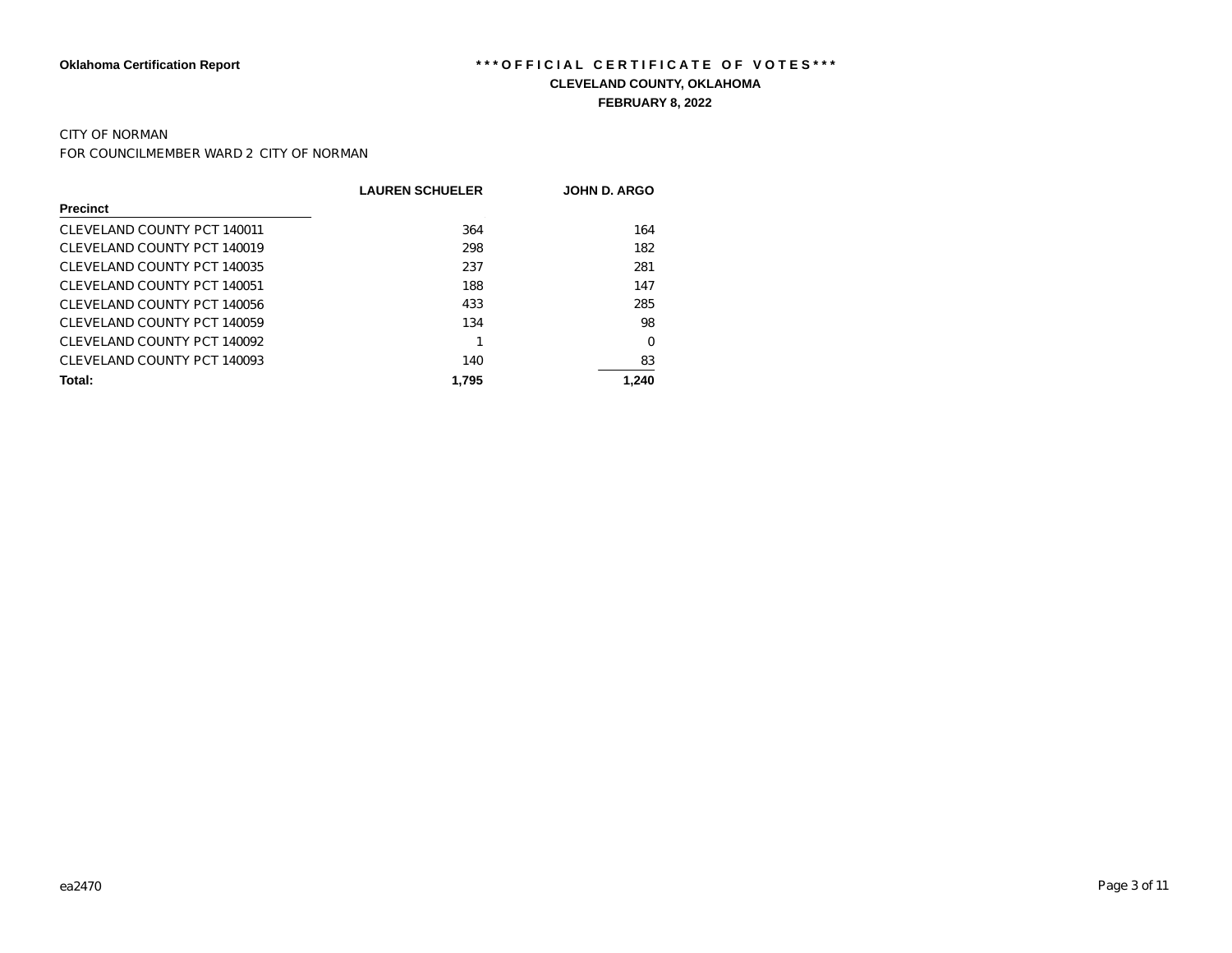### CITY OF NORMAN

FOR COUNCILMEMBER WARD 4 CITY OF NORMAN

|                             | <b>HELEN GRANT</b> | <b>TERESA BORUM</b> | <b>GALE HOBSON</b> | <b>DOANE F HARRISON</b> |
|-----------------------------|--------------------|---------------------|--------------------|-------------------------|
| <b>Precinct</b>             |                    |                     |                    |                         |
| CLEVELAND COUNTY PCT 140002 | 98                 | 78                  | 62                 | 41                      |
| CLEVELAND COUNTY PCT 140006 | 222                | 33                  | 171                | 70                      |
| CLEVELAND COUNTY PCT 140008 | 152                | 37                  | 138                | 38                      |
| CLEVELAND COUNTY PCT 140013 |                    |                     | 0                  | $\Omega$                |
| CLEVELAND COUNTY PCT 140014 | 10                 |                     |                    | 5                       |
| CLEVELAND COUNTY PCT 140015 | 208                | 46                  | 166                | 116                     |
| CLEVELAND COUNTY PCT 140018 | 180                | 50                  | 101                | 53                      |
| CLEVELAND COUNTY PCT 140042 | 90                 | 24                  | 200                | 129                     |
| Total:                      | 960                | 270                 | 845                | 452                     |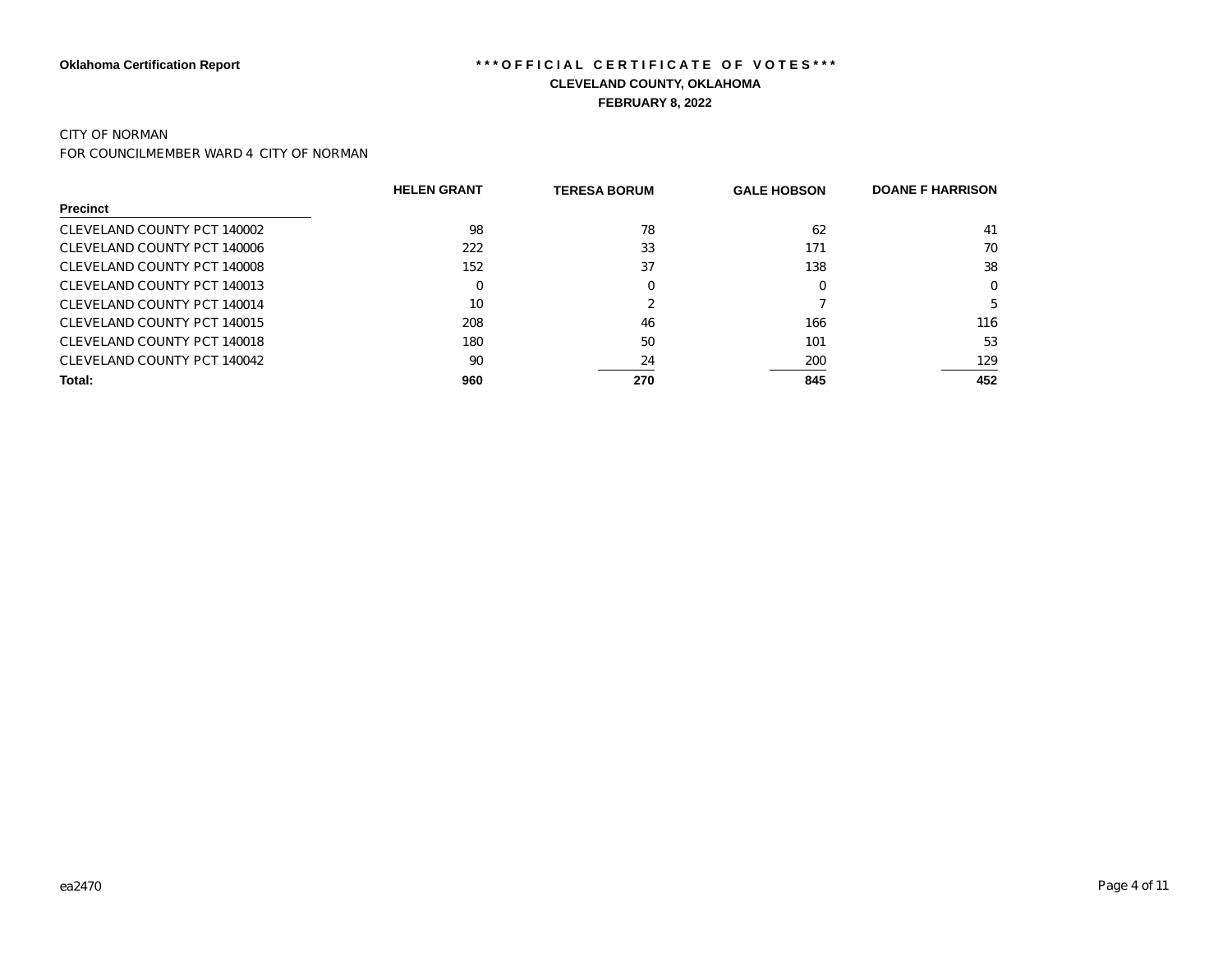# CITY OF NORMAN

FOR COUNCILMEMBER WARD 6 CITY OF NORMAN

|                             | <b>ELIZABETH FOREMAN</b> | <b>ALEXANDER W TORVI</b> |
|-----------------------------|--------------------------|--------------------------|
| <b>Precinct</b>             |                          |                          |
| CLEVELAND COUNTY PCT 140001 | 558                      | 598                      |
| CLEVELAND COUNTY PCT 140012 | 219                      | 208                      |
| CLEVELAND COUNTY PCT 140026 | 497                      | 376                      |
| CLEVELAND COUNTY PCT 140055 | 540                      | 443                      |
| CLEVELAND COUNTY PCT 140063 | 2                        | 0                        |
| CLEVELAND COUNTY PCT 140081 | 426                      | 321                      |
| Total:                      | 2.242                    | 1.946                    |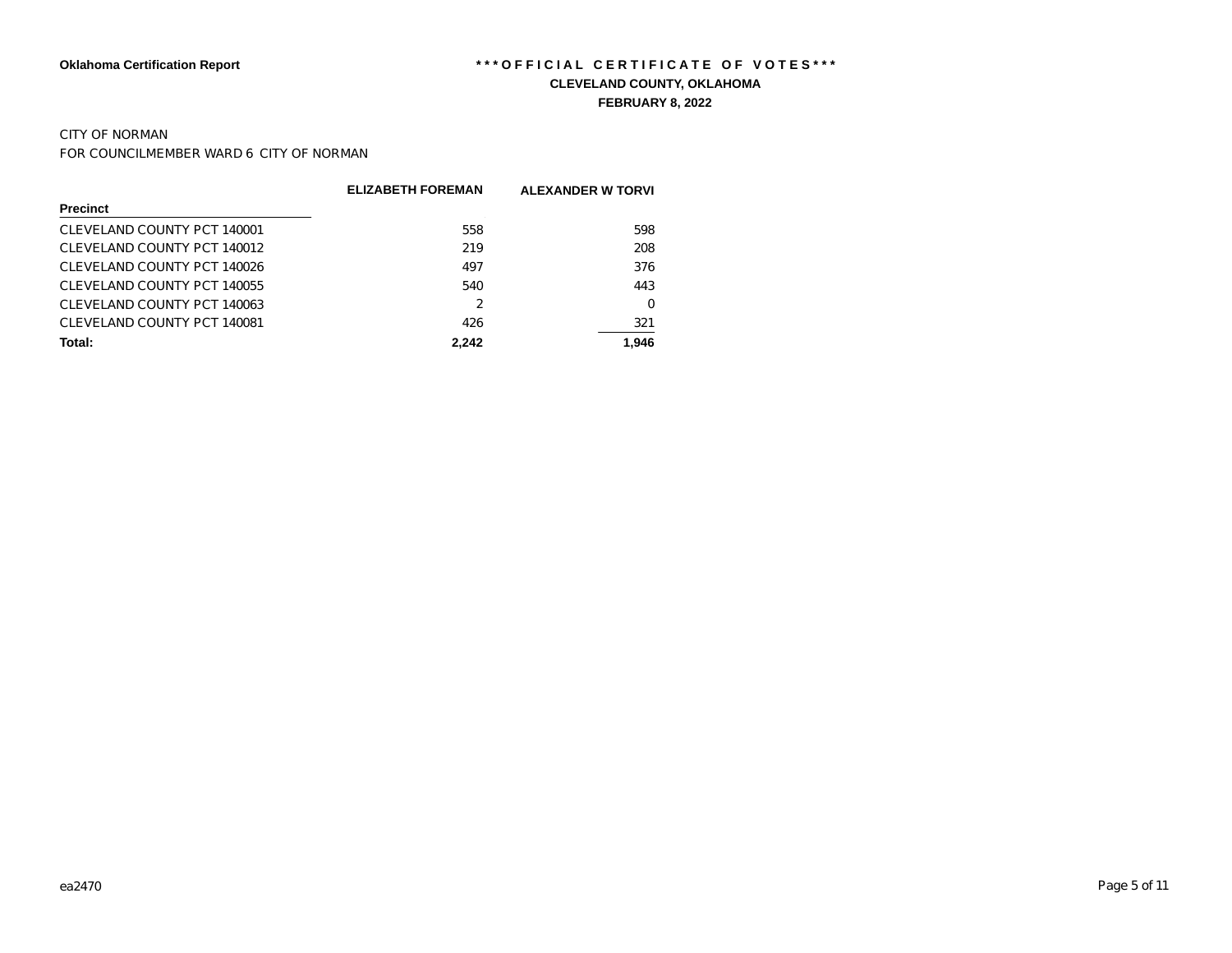### CITY OF NORMAN

FOR COUNCILMEMBER WARD 8 CITY OF NORMAN

|                             | <b>MATT PEACOCK</b> | <b>SCOTT DIXON</b> |
|-----------------------------|---------------------|--------------------|
| <b>Precinct</b>             |                     |                    |
| CLEVELAND COUNTY PCT 140003 | 227                 | 152                |
| CLEVELAND COUNTY PCT 140018 | 54                  | 33                 |
| CLEVELAND COUNTY PCT 140019 | 257                 | 92                 |
| CLEVELAND COUNTY PCT 140044 | 0                   | 2                  |
| CLEVELAND COUNTY PCT 140073 | 716                 | 858                |
| CLEVELAND COUNTY PCT 140076 | 209                 | 199                |
| CLEVELAND COUNTY PCT 140077 | 61                  | 52                 |
| CLEVELAND COUNTY PCT 140089 | 16                  | 8                  |
| CLEVELAND COUNTY PCT 140091 | 37                  | 34                 |
| Total:                      | 1.577               | 1.430              |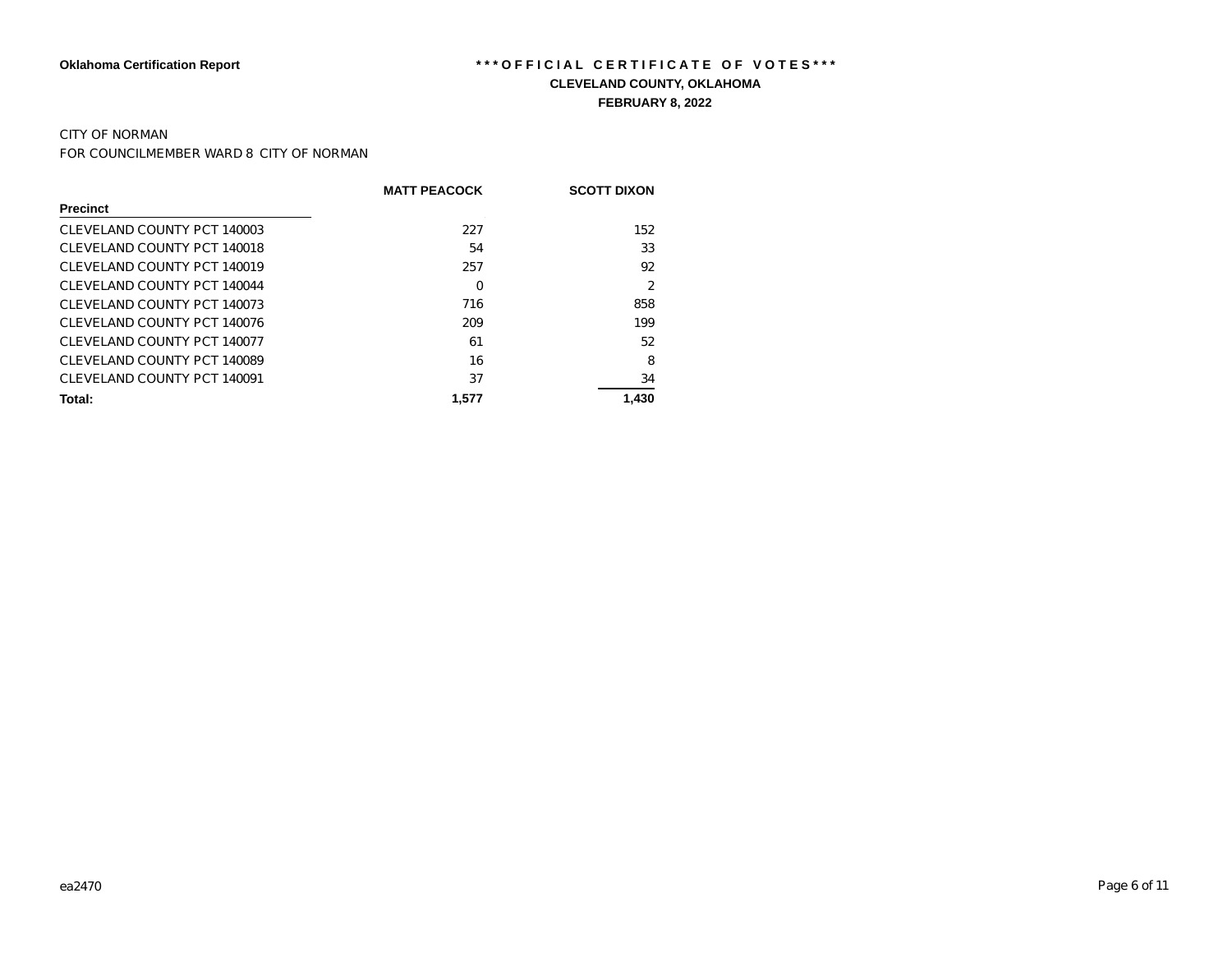### CITY OF OKLAHOMA CITY FOR MAYOR CITY OF OKLAHOMA CITY

|                             | <b>CAROL HEFNER</b> | <b>JIMMY LAWSON</b> | <b>DAVID HOLT</b> | <b>FRANK URBANIC</b> |
|-----------------------------|---------------------|---------------------|-------------------|----------------------|
| <b>Precinct</b>             |                     |                     |                   |                      |
| CLEVELAND COUNTY PCT 140004 | 119                 | 5                   | 280               | 155                  |
| CLEVELAND COUNTY PCT 140005 | 79                  | 15                  | 180               | 112                  |
| CLEVELAND COUNTY PCT 140007 | 112                 | 14                  | 257               | 179                  |
| CLEVELAND COUNTY PCT 140009 | 79                  | 17                  | 281               | 128                  |
| CLEVELAND COUNTY PCT 140010 | 40                  | 7                   | 105               | 64                   |
| CLEVELAND COUNTY PCT 140017 | 19                  | 2                   | 19                | 13                   |
| CLEVELAND COUNTY PCT 140020 | 115                 | 20                  | 298               | 143                  |
| CLEVELAND COUNTY PCT 140024 | 11                  |                     | 20                | 18                   |
| CLEVELAND COUNTY PCT 140036 | 17                  | 4                   | 26                | 20                   |
| CLEVELAND COUNTY PCT 140037 | 40                  | $\overline{7}$      | 72                | 34                   |
| CLEVELAND COUNTY PCT 140040 | 48                  | 17                  | 175               | 99                   |
| CLEVELAND COUNTY PCT 140041 | 20                  | 6                   | 61                | 30                   |
| CLEVELAND COUNTY PCT 140043 | 73                  | 22                  | 251               | 90                   |
| CLEVELAND COUNTY PCT 140050 | 78                  | 19                  | 178               | 109                  |
| CLEVELAND COUNTY PCT 140060 | 54                  | 8                   | 94                | 82                   |
| CLEVELAND COUNTY PCT 140061 | 103                 | 7                   | 247               | 104                  |
| CLEVELAND COUNTY PCT 140063 | 25                  | 4                   | 32                | 27                   |
| CLEVELAND COUNTY PCT 140064 | 35                  | 5                   | 83                | 119                  |
| CLEVELAND COUNTY PCT 140065 | 3                   | 2                   | 12                | 12                   |
| CLEVELAND COUNTY PCT 140069 | 73                  | 16                  | 205               | 83                   |
| CLEVELAND COUNTY PCT 140072 | 8                   | 3                   | 15                | 15                   |
| CLEVELAND COUNTY PCT 140078 | 94                  | 9                   | 95                | 148                  |
| CLEVELAND COUNTY PCT 140086 | 68                  | 12                  | 209               | 150                  |
| CLEVELAND COUNTY PCT 140087 | 37                  | 3                   | 95                | 49                   |
| CLEVELAND COUNTY PCT 140088 | 109                 | 16                  | 272               | 169                  |
| CLEVELAND COUNTY PCT 140090 | $\Omega$            | $\Omega$            | 0                 | $\Omega$             |
| Total:                      | 1,459               | 241                 | 3,562             | 2,152                |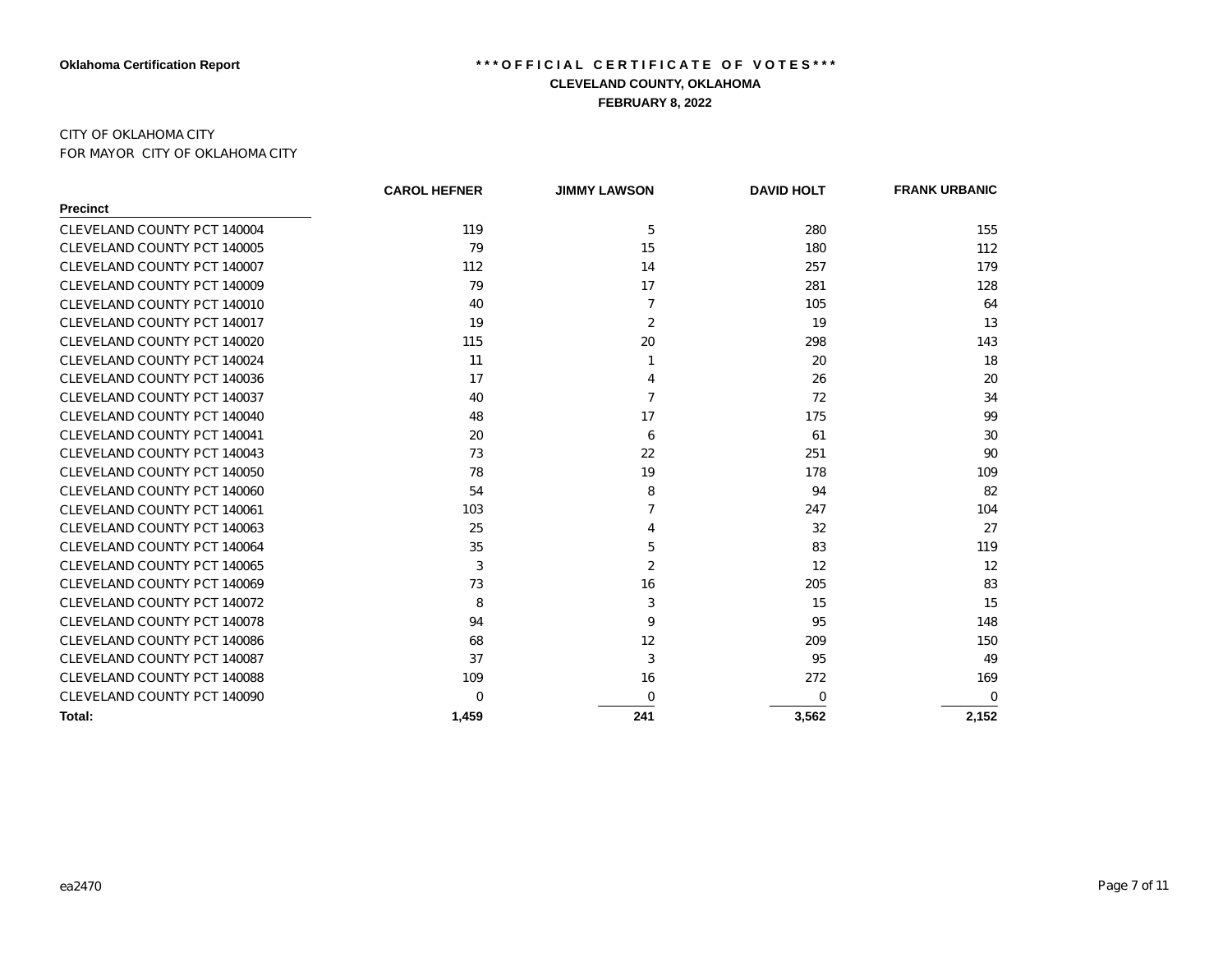#### CITY OF PURCELL

FOR COUNCILMEMBER DIVISION 5 CITY OF PURCELL

|                             | <b>JOHN HOBBS</b> | <b>JUSTIN CARR</b> | <b>ALLEN EUBANKS</b> |
|-----------------------------|-------------------|--------------------|----------------------|
| <b>Precinct</b>             |                   |                    |                      |
| CLEVELAND COUNTY PCT 140034 |                   |                    |                      |
| Total:                      |                   |                    |                      |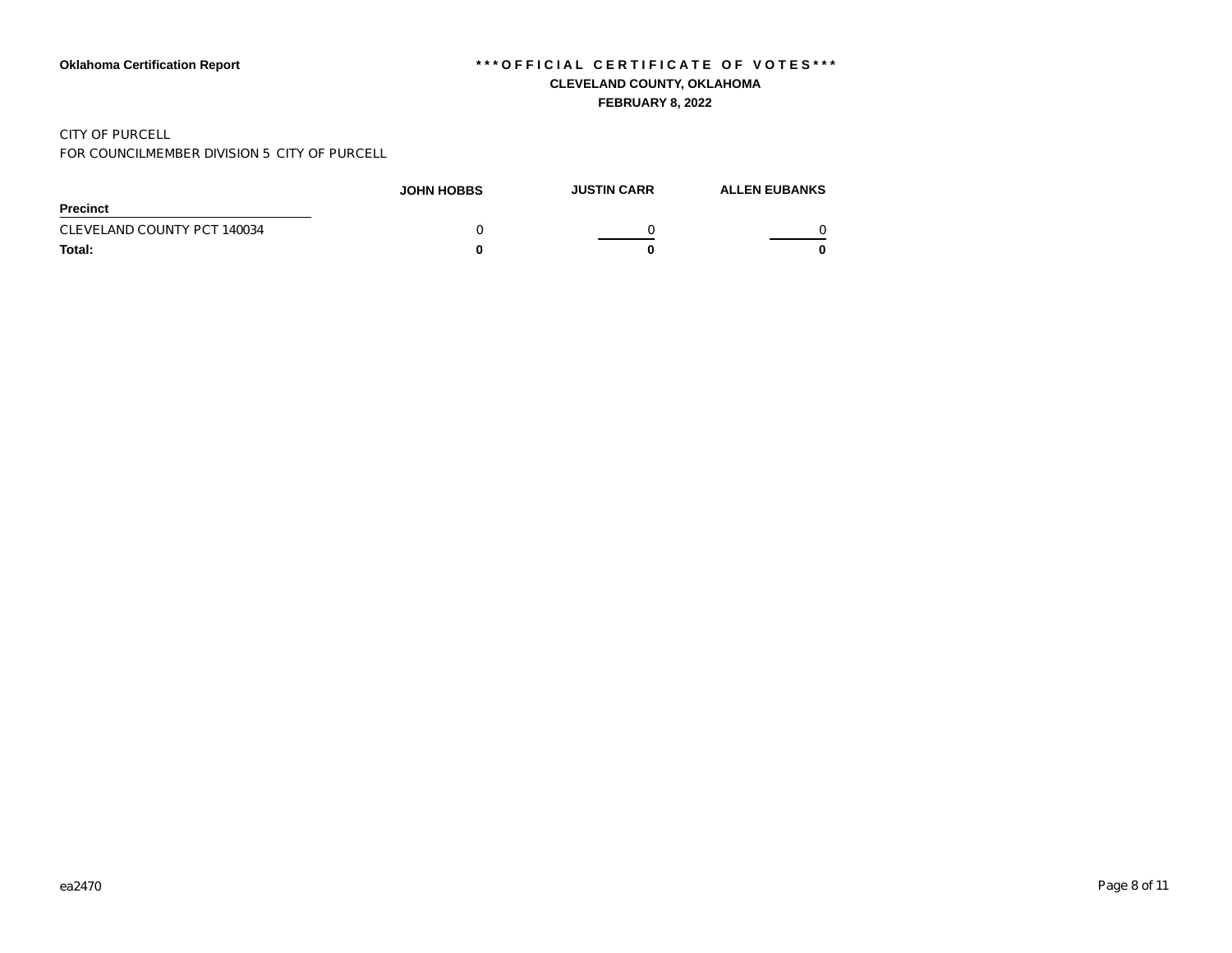MUSTANG PUBLIC SCHOOLS INDEPENDENT SCHOOL DISTRICT NO. 069 FOR OFFICE NO. 2 MUSTANG PUBLIC SCHOOLS

|                             | <b>AUDRA TUCKER</b> | <b>KEVIN L. SIMONS</b> | <b>JESSIE MORRIS</b> | <b>ROBERT RADER</b> |
|-----------------------------|---------------------|------------------------|----------------------|---------------------|
| <b>Precinct</b>             |                     |                        |                      |                     |
| CLEVELAND COUNTY PCT 140007 |                     |                        |                      | 32                  |
| Total:                      |                     |                        |                      | 32                  |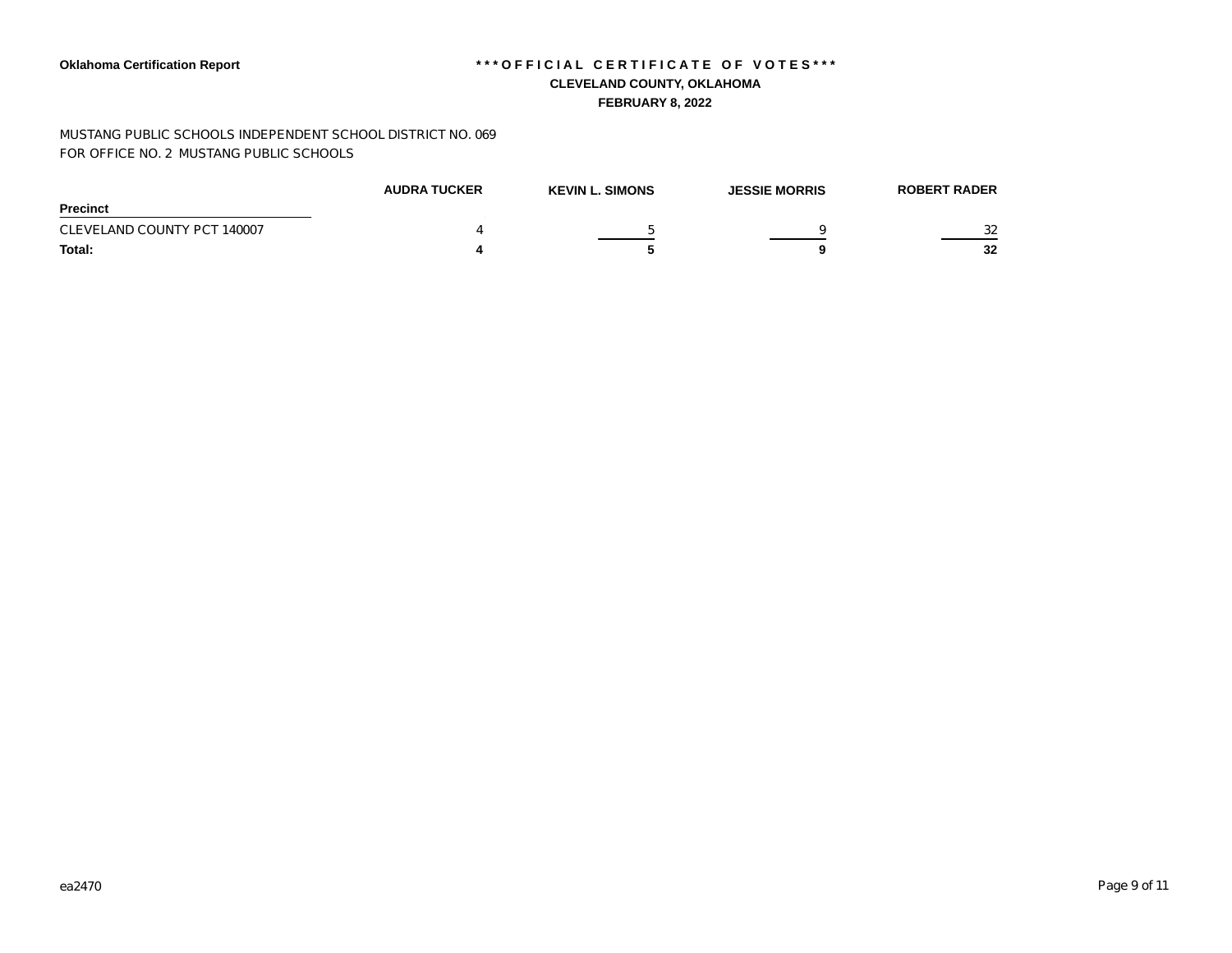NORMAN PUBLIC SCHOOLS INDEPENDENT SCHOOL DISTRICT NO. 029 FOR OFFICE NO. 2 NORMAN PUBLIC SCHOOLS

|                             | <b>CHEMISE STANCLE</b> | <b>ALEX RUGGIERS</b> | <b>DAN SNELL</b> |
|-----------------------------|------------------------|----------------------|------------------|
| <b>Precinct</b>             |                        |                      |                  |
| CLEVELAND COUNTY PCT 140002 | 28                     | 71                   | 45               |
| CLEVELAND COUNTY PCT 140006 | 94                     | 222                  | 181              |
| CLEVELAND COUNTY PCT 140008 | 58                     | 168                  | 125              |
| CLEVELAND COUNTY PCT 140011 | 63                     | 127                  | 85               |
| CLEVELAND COUNTY PCT 140013 | 4                      | 10                   |                  |
| CLEVELAND COUNTY PCT 140014 | 44                     | 79                   | 59               |
| CLEVELAND COUNTY PCT 140015 | 28                     | 52                   | 54               |
| CLEVELAND COUNTY PCT 140018 | 105                    | 218                  | 134              |
| CLEVELAND COUNTY PCT 140019 | 83                     | 83                   | 60               |
| CLEVELAND COUNTY PCT 140042 | 20                     | 48                   | 35               |
| Total:                      | 527                    | 1,078                | 785              |